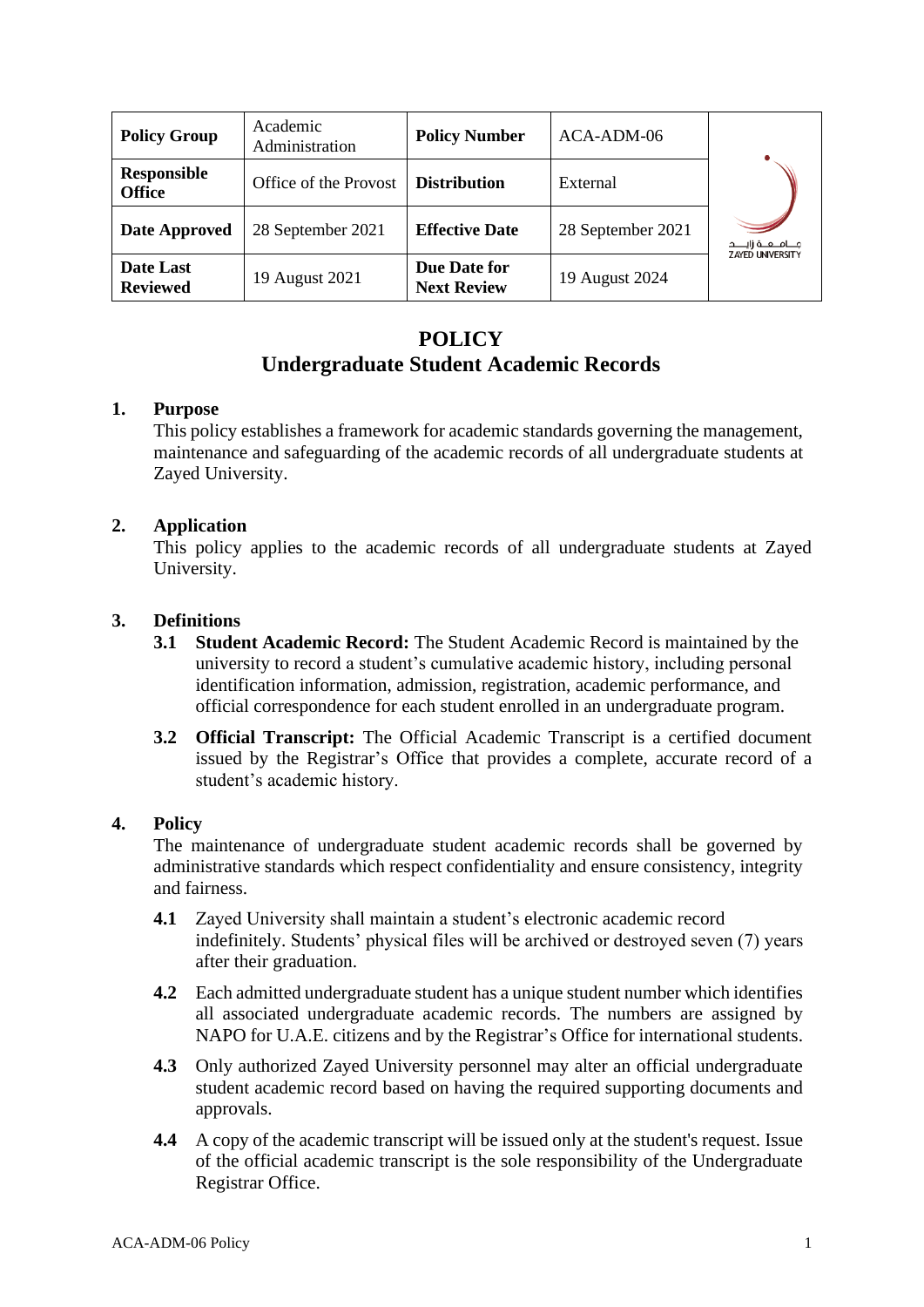**4.5** The university shall endeavor to ensure that each student receives accurate information regarding their academic status. Students are required to read these documents and respond as specified in the notification. Parents are notified by letter and/or telephone in case of emergency.

## **5. Confidentiality of Student Academic Records**

- **5.1** The student's academic record is considered confidential. Only the student, and authorized Zayed University personnel may review this record. Academic records of students may be shared or discussed with the students' parents or guardians only after the written consent of the student.
- **5.2** Zayed University is obligated to protect the privacy and security of its students and follows strict guidelines for maintaining the confidentiality of education records and monitoring the release of information from those records to third parties.

## **6. Access to Information**

- **6.1** A university employee may be permitted access to information in student records if the employee needs the information to perform required university duties. Generally, employees involved in academic administration are given access to the contents of student records.
- **6.2** By applying for admission and enrolling at the university, the student accepts the Registrar's right to collect pertinent personal information for institutional purposes. Documentation submitted in support of the student's application for admission is the property of the university and may be used to assess performance in programs and courses, provide the basis for awards and assist in the administration of the university.
- **6.3** The academic information of sponsored students can be shared with their sponsor without requiring the prior written consent of the student.
- **6.4** Specified records or portions thereof may be provided to persons or agencies pursuant to a court order, summons or subpoena directing the university to release information.

#### **7. Student Access Program (SAP)**

- **7.1** The Student Access Program (SAP) is the official electronic student academic record system of the University and for purposes of this Policy, information contained in the Student Access Program constitutes a student academic record.
- **7.2** The student may inspect all information contained in their academic record. They may request that erroneous information contained in the record be corrected and that any recipients of erroneous information be advised of the correction.
- **7.3** Documents pertaining to the student's achievement at other institutions that have been received by the university will not be released or redirected.

### **8. Student Photograph**

**8.1** The student photograph is an official electronic facial verification record to be used by authorized University personnel only. The photograph must not be copied, shared or used for any purpose other than for the verification of student identity.